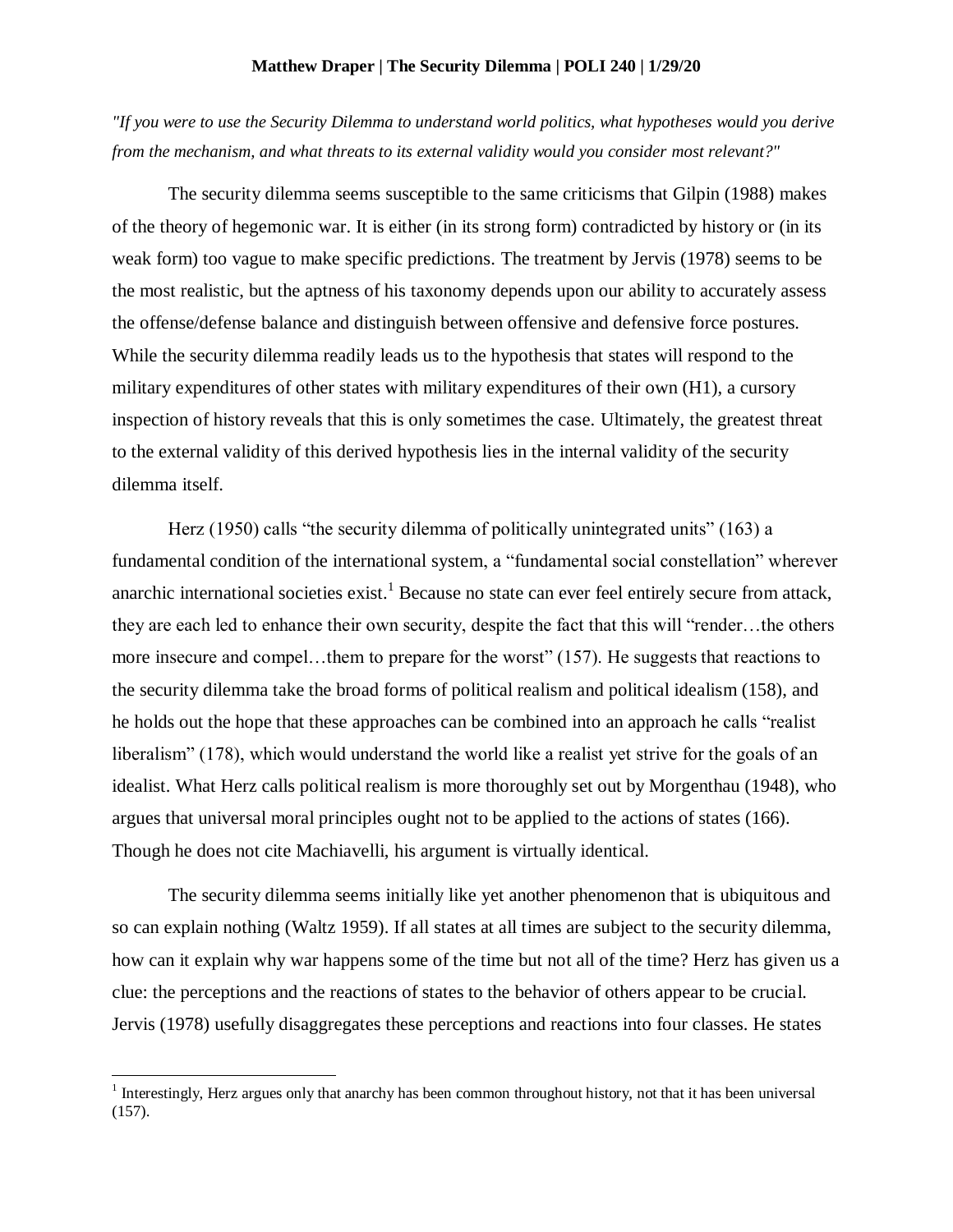the security dilemma more precisely: "many of the means by which a state tries to increase its security decrease the security of others" (169). Jervis identifies two significant variables that mediate the salience of the security dilemma in policy: the offense/defense balance and the capacity to distinguish between offensive and defensive force postures. In cases where force posture is indistinguishable but offensive weapons are thought to have an advantage, the security dilemma looms large because states are unable to infer their competitors' intentions from their actions. Where posture is indistinguishable but defense dominates, the security dilemma is salient but can be avoided because states will invest primarily in defensive weapons. Where force posture is distinguishable and there exists an offensive advantage, states favoring the status quo will be able to distinguish themselves from expansionists. Where distinguishable force posture combines with a defensive advantage, states can still distinguish themselves and will additionally be able to invest heavily in defensive weapons, deterring conflict.

Glaser (1997) adds two elements to Jervis's taxonomy – the "extent of the adversary's greed" and the "adversary's unit-level knowledge of the state's motives" (174). He argues that Jervis had relied on misperceptions to explain behavior, and he seeks to show that even in the absence of misperceptions the security dilemma still operates. It seems to be a mistake to assert that a rational state would not be subject to misperceptions ("Whether or not states suffer from significant misperceptions, we need to analyze how a rational state would act…" (175)). However, he makes a powerful point: that the explanatory and predictive value of the security dilemma "depends on the extent to which states suffer from psychological, bureaucratic and political biases". Research on such biases over the past two decades has been extensive (see, e.g. Yahri-Milo 2014), and recent findings indicate that bilateral (dyadic) security considerations may dominate systemic concerns in determining state behavior (James 1995).

Gilpin (1988) gives a theory of the security dilemma among hegemons inspired by Thucydides. He argues that such hegemonic war is fundamentally distinct from other categories of war, and that hegemonic wars transform the structure of the international system and result in a remolding in its own image of the vanquished by the victor (601). Like Thucydides, he bases his claim on the perennial character of human nature, but also links it to concerns about the international system. Gilpin also makes the important point that the beliefs of Spartans and Athenians mattered much more than the actual distribution of capabilities (605). However,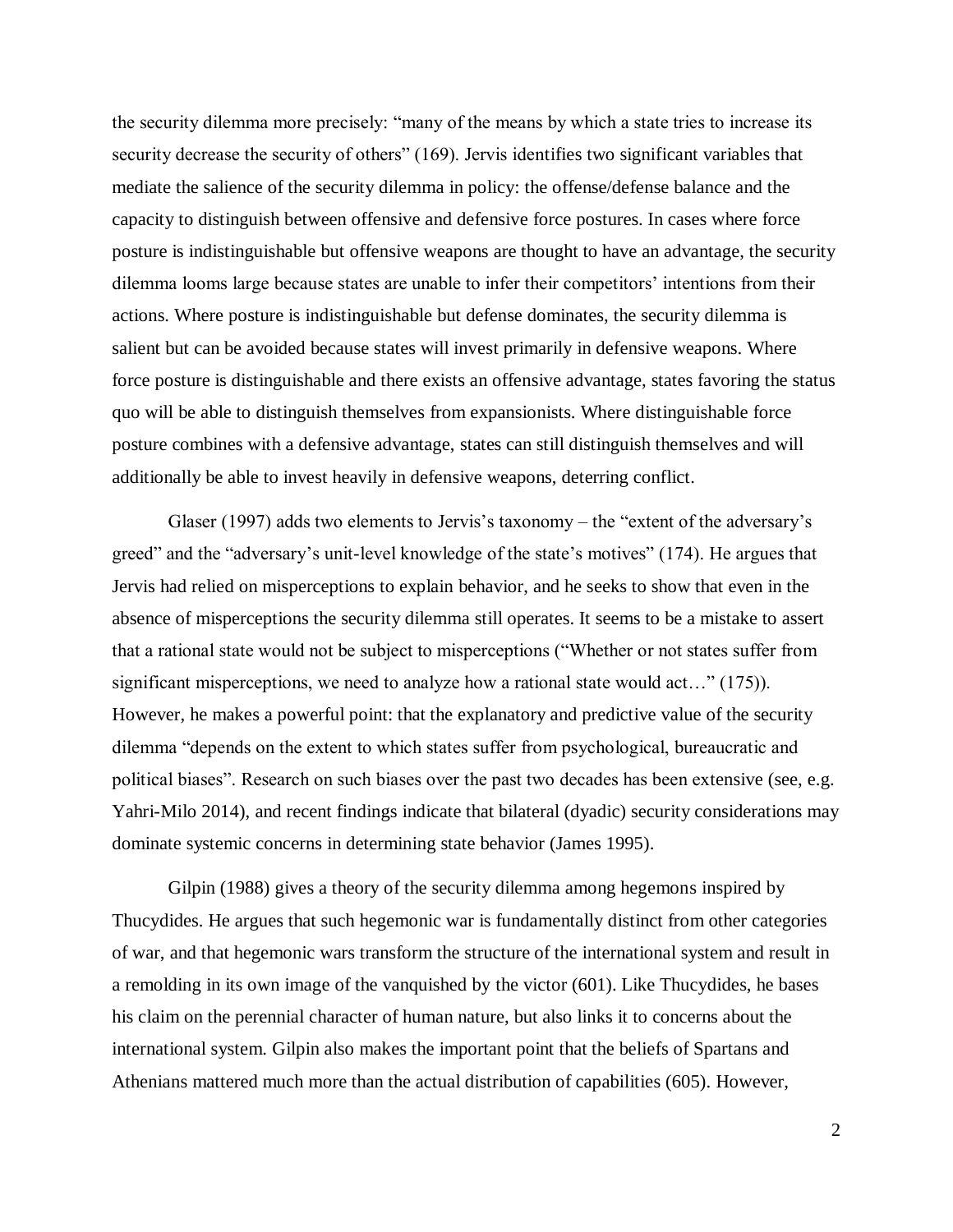Gilpin seems much less cautious than Thucydides. He argues that in the course of the Peloponnesian war, "the basic issue in the contest became the structure and leadership of the emerging international system and not merely the fate of particular city-states" (601). This is hard to reconcile with the relentless chauvinism described by Thucydides. In addition, Gilpin never addresses the fact that his allegedly hegemonic war was occurring under the watchful eye of a state power (Persia) that was orders of magnitude more powerful than either of the combatants, and that it was ultimately the resources provided by satraps in Sardis that allowed Sparta to prevail at Aegospotami. Finally, the indicators of hegemonic war that Gilpin sets out do not seem to be present in all of his canonical examples. Perhaps this is just as well – Gilpin evaluates the theory of hegemonic war and concludes that it cannot make falsifiable predictions  $(605)$ .

Do states inevitably arm for war in the presence of rivals who are themselves arming for war? Tilly (1990) argues that they do, and further that this process of armament is responsible for the emergence of the modern European state (11). Tilly argues that the pursuit of war and military capacity led to the emergence of modern nation states, but that these emergent states were fundamentally epiphenomena, orthogonal to the more serious and pressing goal of surviving armed conflict. However, Spruyt (1994) argues that sovereign states became dominant not because they excelled in war but because they were better able to mobilize resources and preferred to deal with other sovereign states capable of making credible commitments (155-158). It is unclear whether Spruyt's argument is incompatible with Tilly's, as Spruyt never disputes war's central role in spurring the development of state capacity. Rather, Spruyt enlarges the scope of the security dilemma by reminding us that other social organizations (like the Hansa) are likewise interested in survival.

The security dilemma seems to be compatible with a wide range of state behavior. We might be inclined to say that this breadth of behavior defies attempts to predict state behavior on the basis of the security dilemma alone. Jervis (1978) makes substantial progress in setting out the circumstances under which states will behave as the security dilemma predicts. However, Jervis also reveals the central and vital role played by beliefs about capabilities (and beliefs about beliefs). Once a phenomenon becomes social in this way, characterized by strategic interaction, the layers of belief inherent in any explanation render purely verbal descriptions of